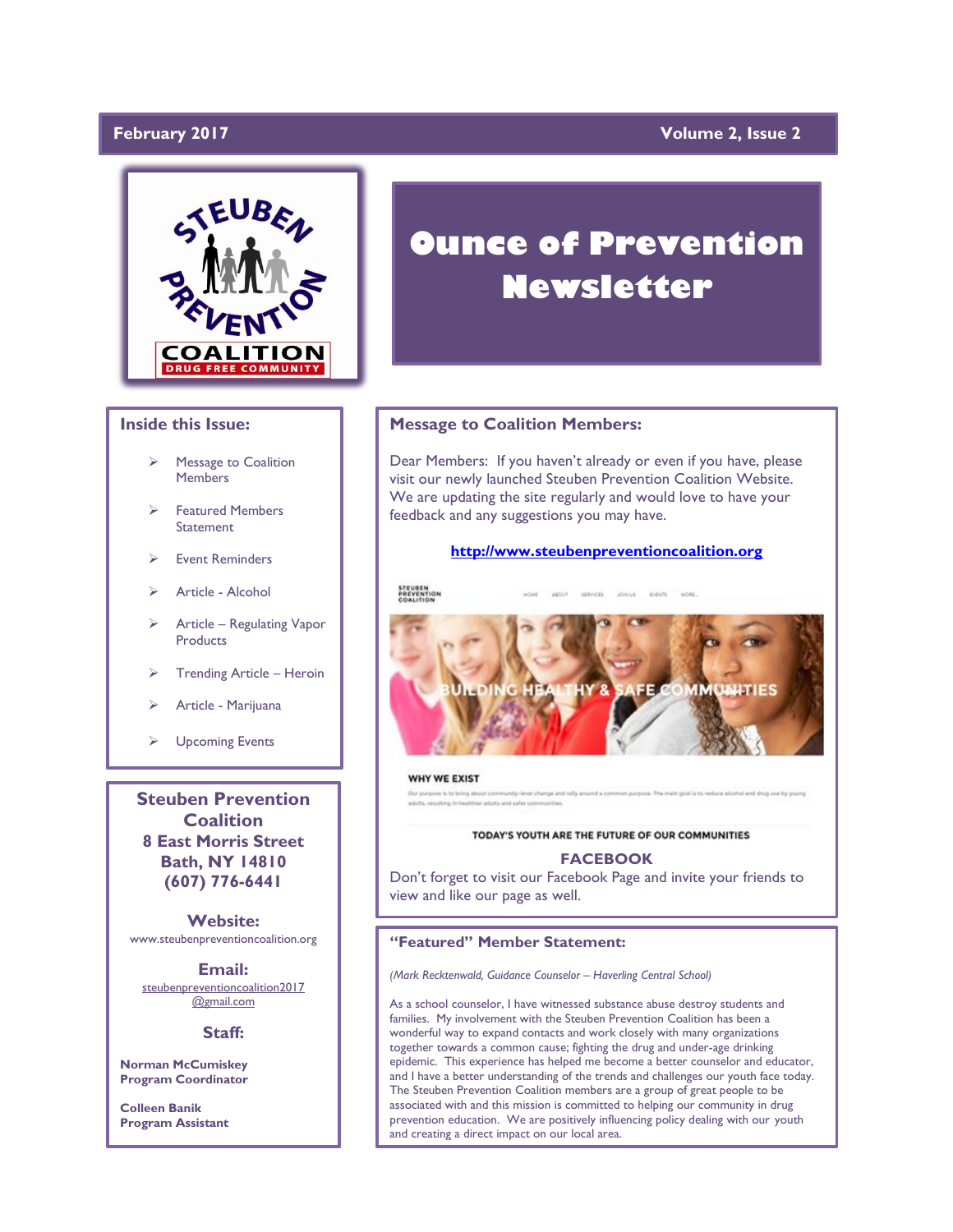### **February 2017 Page 2 Volume 2, Issue 2**

#### **Event Reminders:**

### **Community Opioid & Substance Abuse**



Thursday, February 9<sup>th</sup> **Bath-Haverling Central School District Auditorium** 

5:30PM - Greeting and Information Sharing

#### $6:00 - 7:30PM - Forum$

Please join community leaders, addiction service providers, and other key stakeholders in a discussion that is critical to our community - combating the spread of opioid and substance abuse.

You will hear from service providers about the resources available for addicts and their caregivers. In addition, you will hear personal stories of recovering addicts and their loved ones about their journey to sobriety. There will be a Q&A with a panel of experts to address any questions the community may have.

Refreshments will be provided, and repre sentatives of these support services will be in attendance for additional information.

#### **High in Plain Sight Tall Cop Event**

Please join the Steuben Prevention Coalition in partnership with Alfred State College and the Steuben County District Attorney's office on

March 29, 2017 Haverling High School Auditorium

| $9-11$ a.m. | School personnel, area professionals,<br>educators/prevention providers    |
|-------------|----------------------------------------------------------------------------|
| 1-3 p.m.    | Law enforcement, probation officers,<br>first responders, fire departments |
| 6-7:30 p.m. | <b>Community members/parents</b>                                           |

Registration: 607-587-4015 [CCET@AlfredState.edu](mailto:CCET@AlfredState.edu) [www.AlfredState.edu/CCET](http://www.alfredstate.edu/CCET)



(Officer Jermaine Galloway – Tall Cop)

#### **Article: Link Between Alcohol Marketing and Youth Drinking Grows Stronger**

*By: Partnership for Drug Free Kids*

January 19th, 2017

A new review of studies from around the world finds young people who have greater exposure to alcohol marketing appear to be more likely subsequently to initiate alcohol use and engage in binge and hazardous drinking.

The researchers reviewed 12 studies involving a total of more than 35,000 participants from Europe, Asia and North America. All 12 found evidence of a positive association between level of marketing exposure and level of youth alcohol consumption. "The last time there was a review of the literature on alcohol marketing and youth was in 2008," said lead researcher David Jernigan, Ph.D., Director of the Center on Alcohol Marketing and Youth (CAMY) at the Johns Hopkins Bloomberg School of Public Health. "There have been many new studies since 2008, and what this review does is allow us to document that similar findings are being replicated over and over again in multiple countries and across multiple cohorts."

Since 2008, there have been numerous innovations in reaching and engaging potential consumers—particularly children and teens—through digital media. "Exposure to alcohol marketing through digital media is associated with higher rates of drinking," Dr. Jernigan said.

Dr. Jernigan looked at studies that examined youth exposure to alcohol marketing in a wide range of venues and formats, including traditional print and broadcast channels as well as new digital media; outdoor ads; product placement in TV shows, films and song lyrics; in-store and price promotions; branded merchandise; celebrity endorsements; and sporting and musical event sponsorship.

The review, which appears in a supplement to the journal Addiction, is one of 14 studies on youth and alcohol marketing that appeared in the journal's January 10 issue. In the studies, public health experts warn that youth around the world are exposed to extensive alcohol marketing, and that current controls on marketing appear ineffective in blocking the association between youth exposure and subsequent drinking. The experts called for governments to strengthen rules governing alcohol marketing with more effective independent statutory regulations.

Alcohol is the number one drug consumed by teens and youth and is linked to approximately 4,300 deaths per year. Alcohol advertising in the U.S. is primarily regulated by the alcohol industry itself through a set of voluntary codes, which includes not placing any ads in media where a disproportionate share of the audience is younger than 21.

The review concludes the finding of several studies that levels of alcohol marketing exposure appear to be as high or nearly as high among younger teens as they are among older teens and young adults "represents a significant failure of current marketing codes to protect minors from marketing messages. This is particularly important with digital marketing techniques that encourage interactive engagement with brand marketing and are difficult for parents to monitor and control."

"Innovations in digital media are way ahead of where public health is able to measure and assess impact," Dr. Jernigan said. "And they are way ahead of where government can take steps to protect kids. Changes are happening so quickly that resources don't exist to monitor this from a public health perspective. Self-regulatory codes in the alcohol industry in this country aren't working, and the government regulators aren't doing much about it. Alcohol ads that impact children and teens aren't limited to digital media, he noted. Young people are exposed to many alcohol ads through billboards. He notes that while the federal government has been lagging in its efforts to protect youth against alcohol marketing, many local communities have taken up the slack by banning alcohol billboards and have either banned or restricted alcohol retail signage.

Dr. Jernigan urges parents to learn more about alcohol marketing and its effects on teens, and to talk about it with their kids. CAMY has a series of fact sheets on alcohol marketing and underage drinking.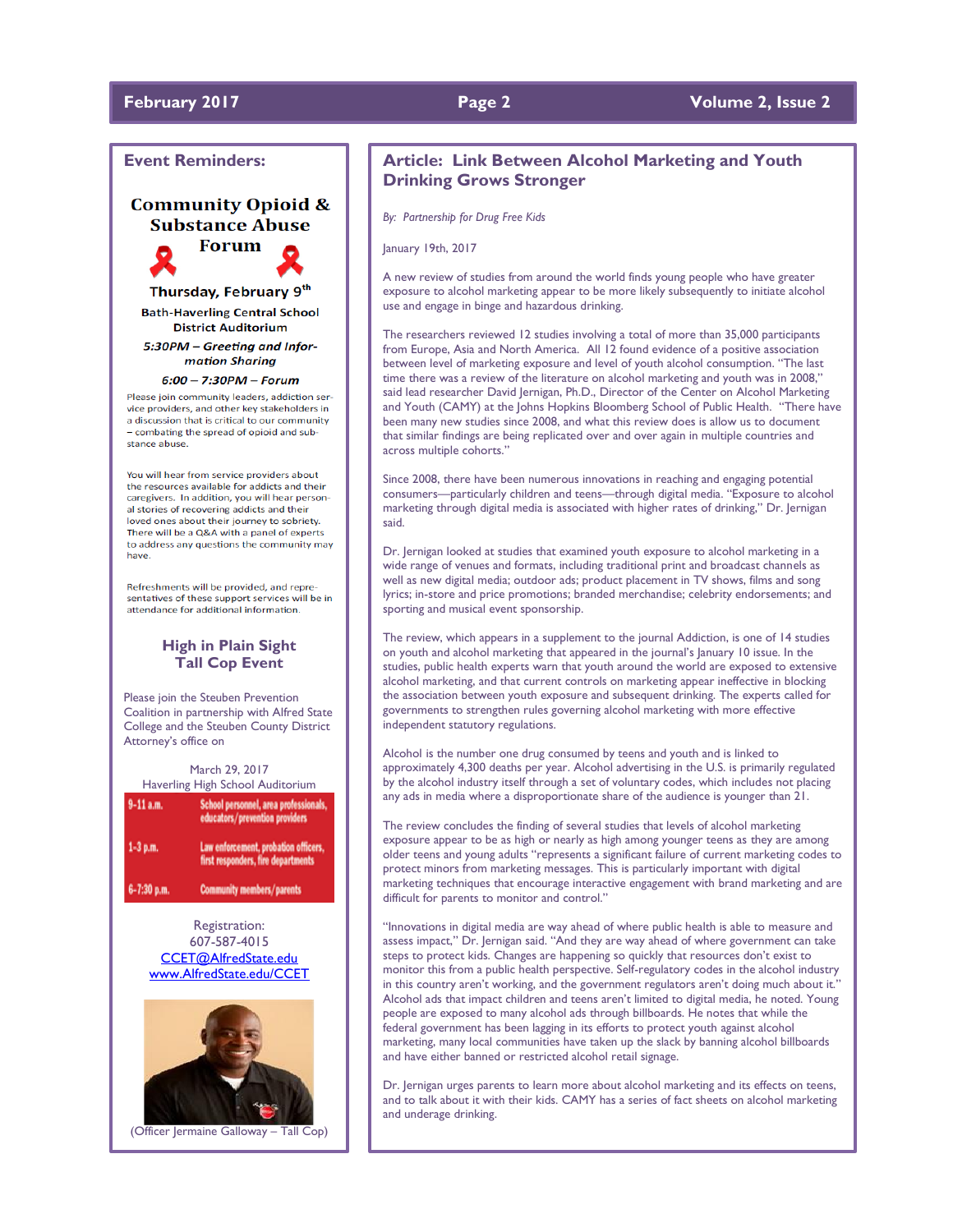#### **February 2017 Page 3 Volume 2, Issue 2**

### **Trending Article: Heroin**

### **Heroin Tops the List of Drugs Most Frequently Involved in Overdose Deaths**

*By: Partnership for Drug Free Kids News Service Staff*

December 22, 2016

Drug criminality - packages and dozens of drugs and raw opium.

Heroin was the drug most often involved in overdose deaths between 2010 and 2014, according to a new study from the Centers for Disease Control and Prevention. Other drugs commonly involved in overdoses included oxycodone, methadone, morphine, morphine, hydrocodone, fentanyl, cocaine, methamphetamine, alprazolam (Xanax) and diazepam (Valium).

More than 47,000 people in the United States died from drug overdoses in 2014, up from more than 38,000 in 2010.

"Opioids are responsible for a disproportionate number of injuries and deaths," Dr. Caleb Alexander, a co-director for the Johns Hopkins Center for Drug Safety and Effectiveness, told ABC News. "It's only natural that policymakers and public health officials focus on opioids."



### **Article: Regulating Vapor Products**

### **Gov. Cuomo's proposes regulating and taxing vapor products used in electronic cigarettes in Executive Budget**

*Statement from Southern Tier Tobacco Awareness Coalition: Friday, January 20, 2017*

As outlined in his newly released Executive Budget, Governor Cuomo proposes regulating vapor products used in electronic cigarettes in the same manner as combustible tobacco products and including these products under the Clean Indoor Air Act. <sup>i</sup> This proposal, along with plans to tax the sale of these products, align with the U.S. Surgeon General's recent policy recommendations around vapor products in his report, "E-Cigarette Use Among Youth and Young Adults."<sup>ii</sup>

The U.S. Surgeon General deems electronic cigarette use a public health priority and urges action to protect youth and adults from the dangers of nicotine exposure and the cancer-causing agents in e-cigarette emissions. Ecigarette use more than doubled from 2013 to 2014 among young adults 18-24 years of age nationwide.<sup> $\mathbf{ii}$ </sup> And, in 2014, more than half of young adult smokers in New York State used electronic nicotine delivery systems (electronic cigarettes).<sup>iii</sup>

This will make New York one of a dozen states and territories that restrict vapor products used in e-cigarettes in smoke-free venues to protect the public from nicotine exposure and the cancer-causing agents in e-cigarette emissions.

\_\_\_\_\_\_\_\_\_\_\_\_\_\_\_\_\_\_\_\_\_\_\_\_\_\_\_\_\_\_\_\_\_\_\_\_\_\_\_\_\_\_\_\_\_\_\_\_\_\_\_\_\_\_

<sup>i</sup> FY 2018 New York State Executive Budget Revenue Article VII Legislation Memorandum in Support, p. 33-35. Accessed 1/18/17

[https://www.budget.ny.gov/pubs/executive/eBudget1718/fy18artVIIbills/REVENUE](https://www.budget.ny.gov/pubs/executive/eBudget1718/fy18artVIIbills/REVENUE_ArticleVII_MS.pdf) [\\_ArticleVII\\_MS.pdf](https://www.budget.ny.gov/pubs/executive/eBudget1718/fy18artVIIbills/REVENUE_ArticleVII_MS.pdf)

<sup>11</sup> Press Release 12/8/16: Surgeon General Reports Youth and Young Adult Use Poses a Public Health Threat. Accessed 1/18/17

[https://www.hhs.gov/about/news/2016/12/08/surgeon-general-reports-youth-and](https://www.hhs.gov/about/news/2016/12/08/surgeon-general-reports-youth-and-young-adult-e-cigarette-use-poses-public-health-threat.html)[young-adult-e-cigarette-use-poses-public-health-threat.html](https://www.hhs.gov/about/news/2016/12/08/surgeon-general-reports-youth-and-young-adult-e-cigarette-use-poses-public-health-threat.html)

Prevalence of Cigarette Smoking, Use of Electronic Nicotine Delivery Systems and Dual Use by Youth, Young Adults and Adults in NYS, 2014.